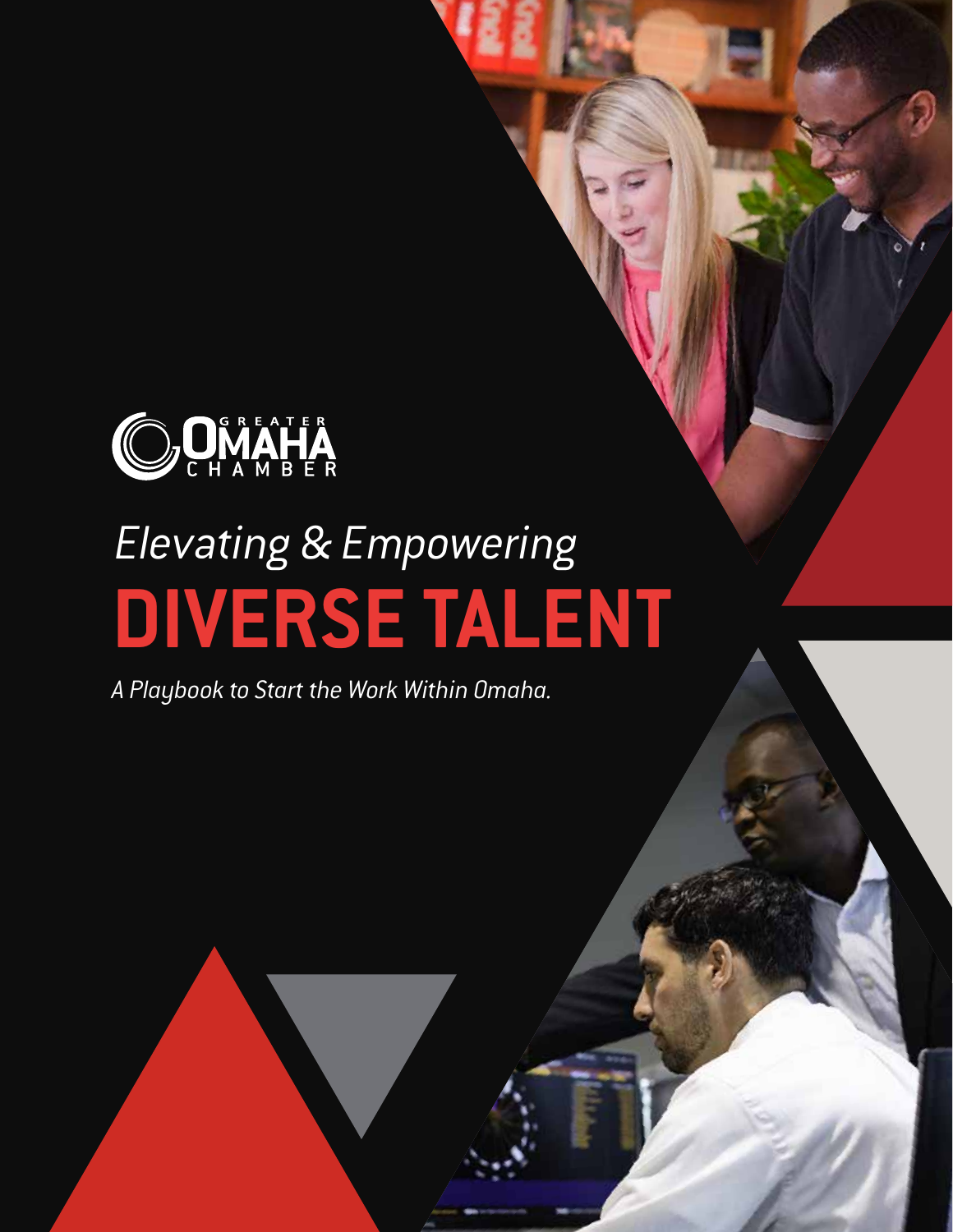

# **Table of Contents.**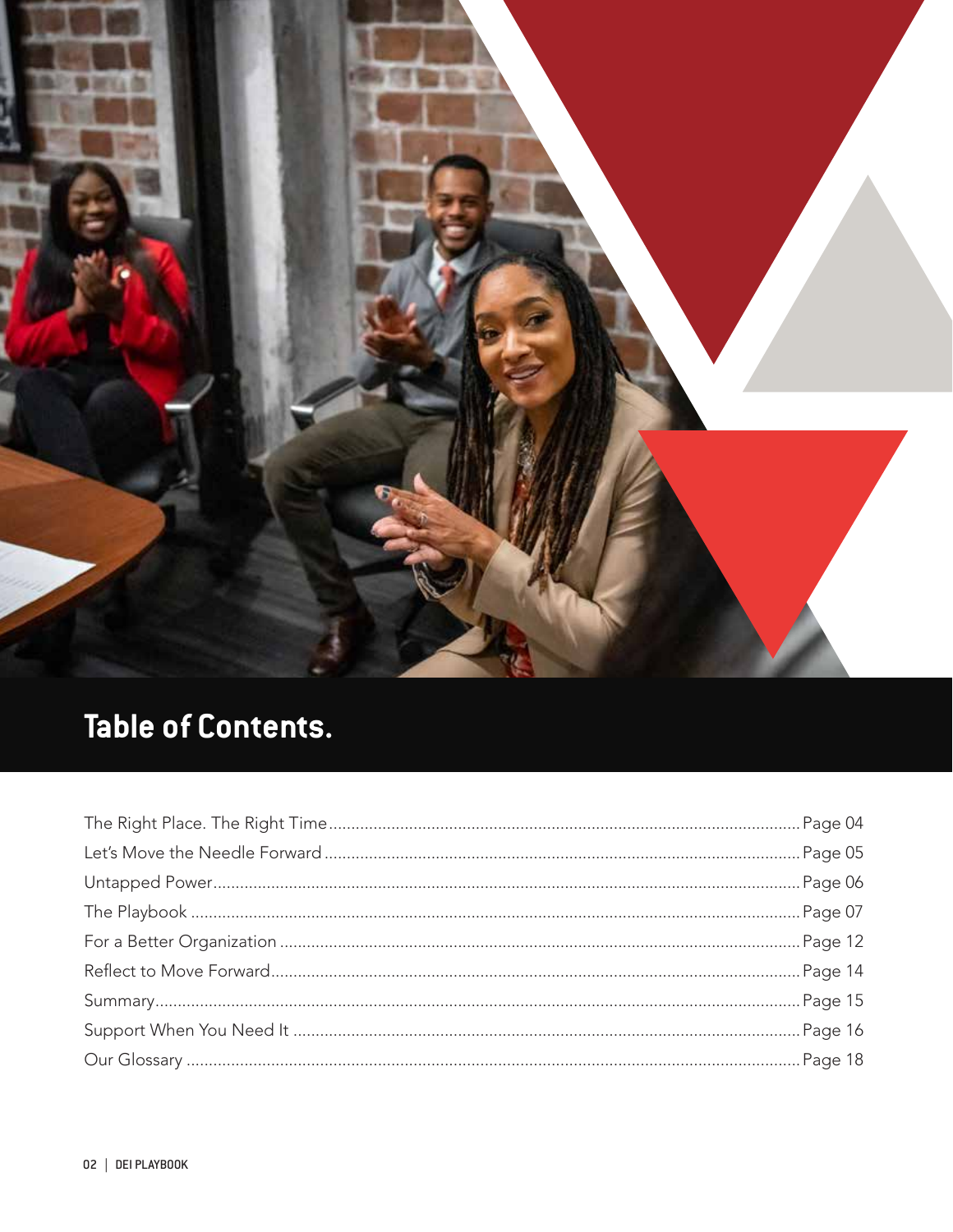# **The work begins with you.**

It is never easy to say "we can do better." It takes a certain amount of reflection and honesty to come to terms with where ourselves as individuals, our organizations and our community has lagged behind. Workforce diversity and economic inclusion in our region is one of those places.

We created this quidebook to help you be more effective at attracting and retaining diverse talent in your company. What follows are facts, action steps and reflections that you can use as a tool to shape your organization's approach to this work. It is here to help you start conversations, strategic planning, goal setting and long-term organizational transformation.

The work begins with you, right here. Take what you will and make it your own. And if the team at the Greater Omaha Chamber can be of service in your journey, please don't hesitate to reach out. Together, we can break down barriers that have caused underrepresentation and loss of opportunity. Your commitment and dedication will fuel the transformation we want to see in Omaha between now and future generations.

Thank you.



David G. Brown *President & CEO* Greater Omaha Chamber



Bianca Harley *Senior Director, Diversity and Inclusion* Greater Omaha Chamber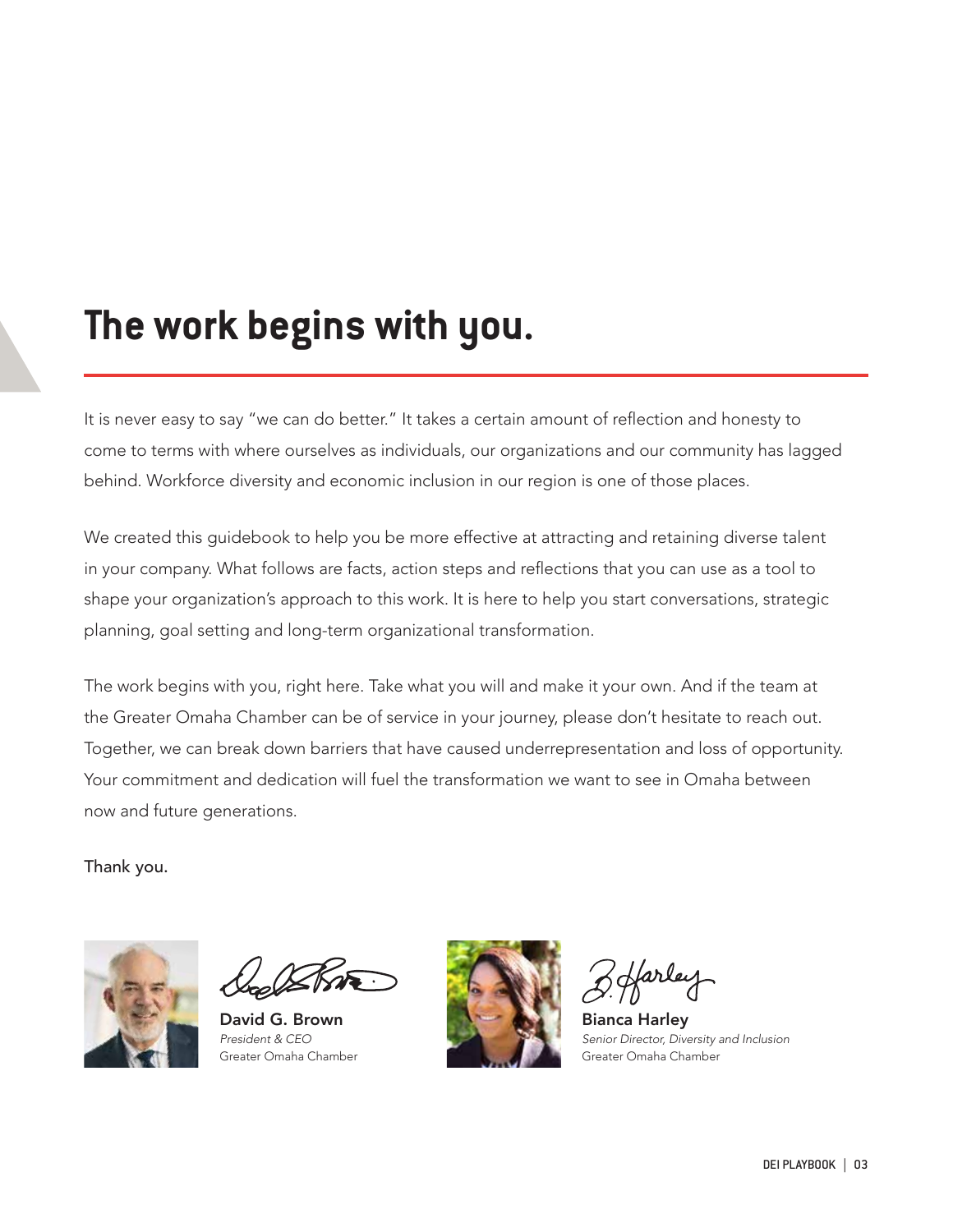# **The right place. The right time.**

*Omaha's need to attract, retain & develop diverse talent.* 

Omaha is evolving. It is time to ignite change that creates equal access to the opportunity in our region. Together, we have started to address the disparities in attracting, retaining and developing professionals of color. The Commitment to Opportunity, Diversity and Equity (CODE), a program of the Greater Omaha Chamber, began this work in 2016 by engaging local organizations and their leadership in several corporate and community-led initiatives.

We must continue to prioritize and focus on our community and our people by building our diverse talent. These efforts will elevate Omaha and sustain its future. In the past decade, Omaha's population grew nearly 10 percent and we've added nearly 25,000 jobs across various industries. To continue thriving, we must dedicate ourselves to hiring and retaining professionals of underrepresented populations.

**There are serious implications for Omaha's economic future if we cannot attract and** *retain diverse talent because Generation Z is the most diverse generation Omaha has produced. If we are going to grow our own talent, we must remain an attractive option for professionals of color. Amazing diversity, equity and inclusion policy can become a virtuous cycle of talent attraction and economic development. The opposite is also true – poor DEI policy will drive talent away from Omaha.*

#### Wayne D. Brown, J.D.

*Interim President & CEO, Urban League of Nebraska, Inc.*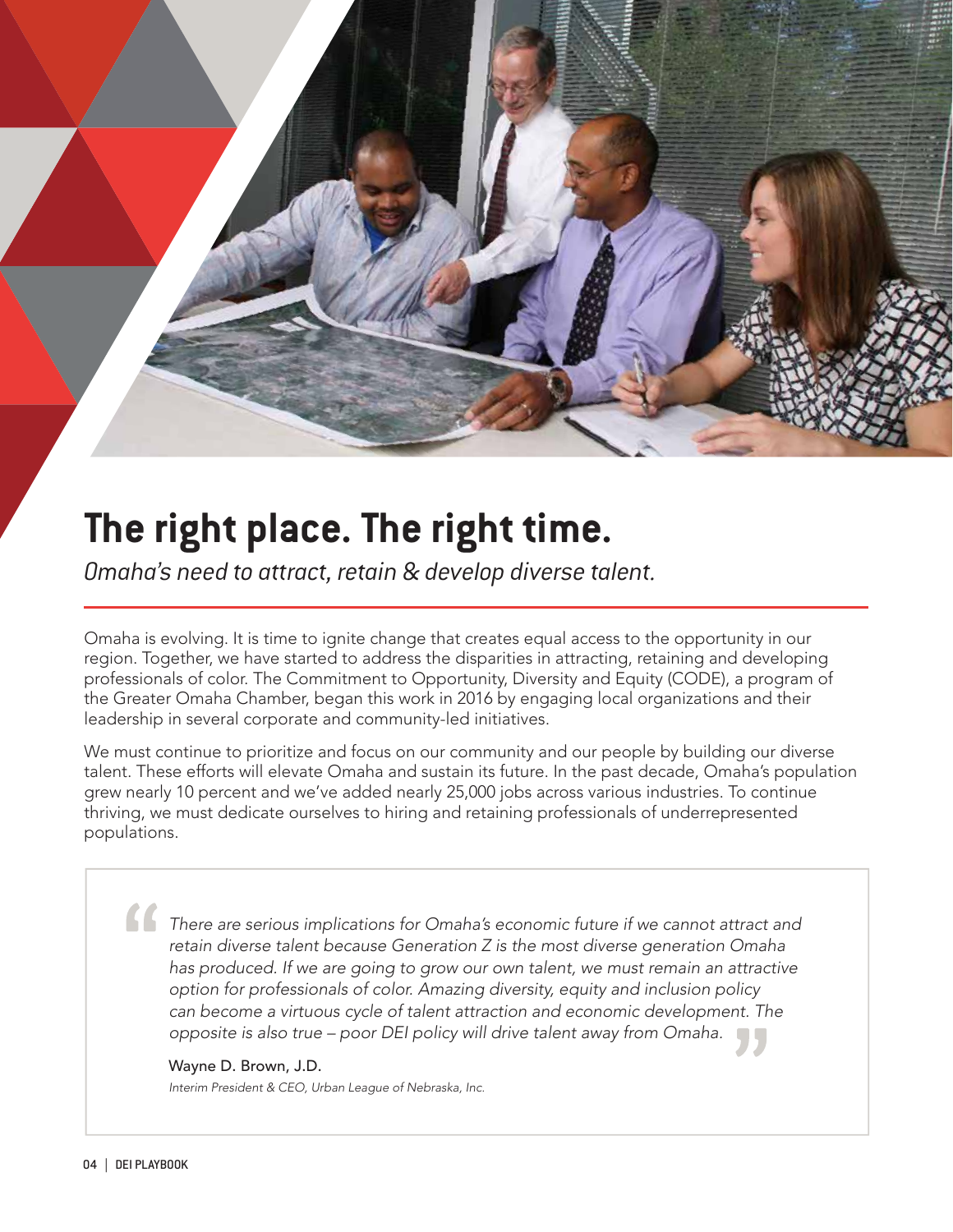# **Let's Move the Needle Forward.**

*A look at Omaha's current diverse workforce.* 



53% of Omaha young professionals felt their workplace wasn't diverse.



Nebraska's net migration is positive because of rising diversity.



5% of Omaha's minority population owns a business.



86% of Omaha's top executives or business leaders are white.



Minority Workforce Participation

Omaha: 22.3% Omaha trails both the national average, and peer city Colorado Springs in minority workforce participation.

Colorado Springs: 28.2% National Average: 37%



# **Omaha's Demographics**

- White, non-Hispanic 66% **Hispanic or Latino 13.9% Black or African American 12.3%** Asian 3.8%
- **T** Two or more races 3.4%
- American Indian or Alaskan Native 0.6%

Native Hawaiian or Pacific Islander 0.0%

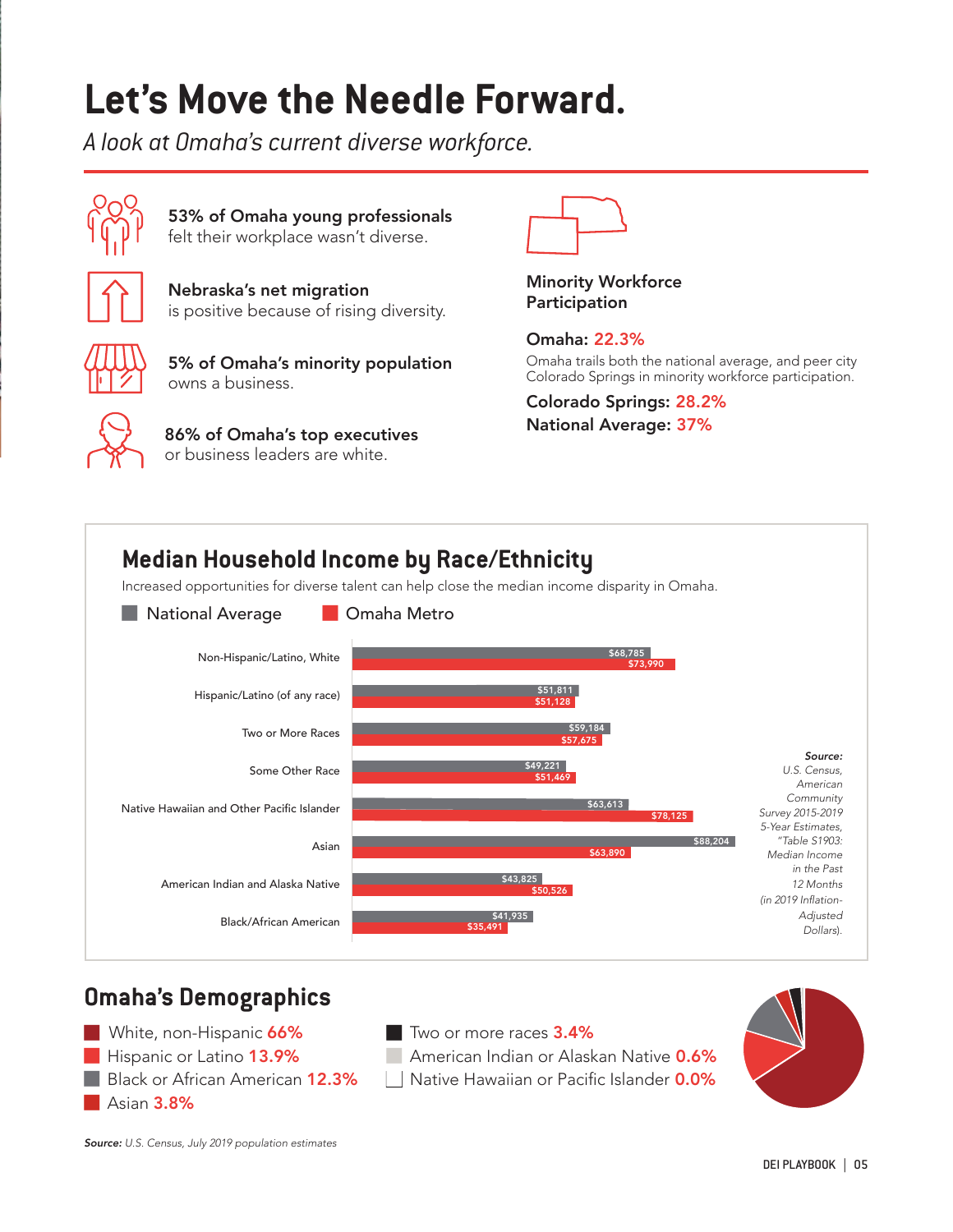# **Untapped Power.**

*How to further diversity, equity & inclusion in your organization.*

Organizations that want to create diverse, equitable and inclusive work environments must shift their cultures. Cultural changes aren't sustainable without structural changes. Deloitte's 2021 DEI Transparency Report says, "Equity is a critical lens through which we will examine our existing system, processes and policies to continue to enhance opportunities to achieve success. With this focus, we aim to improve the talent experience for our professionals." When's the last time you reviewed your organization's structure and evaluated its equity?

To achieve sustainable outcomes, our organizations and teams need to recognize institutional racism, biases and other barriers to diversity, equity and inclusion. Then, we must honestly assess and make the necessary changes within our organizational structure that will support cultural change.

Our top corporate leaders need to support DEI to create cultural shifts and address the threats of institutional racism. Your middle managers also have a role and are highly critical to your success. Harvard Business Review reports, "Effective policies enable inclusion, but middle-level managers hold the key to delivering it." They are the ones closely connected to your workforce, having a more direct impact. Middle managers need to be empowered and accountable for supporting this work. Executives and community leaders must give middle management the space, tools and time to do this.

*Address inconsistencies in the talent experience so that Black, Hispanic/Latinx, non-binary, and LGBTQIA+ professionals feel they can be their authentic selves in the workplace at a rate consistent with the overall workforce population. Develop an understanding of fundamental anti-racism concepts, and cultivate allyship by providing anti-racism education across all levels.*

- 2021 DEI Transparency Report

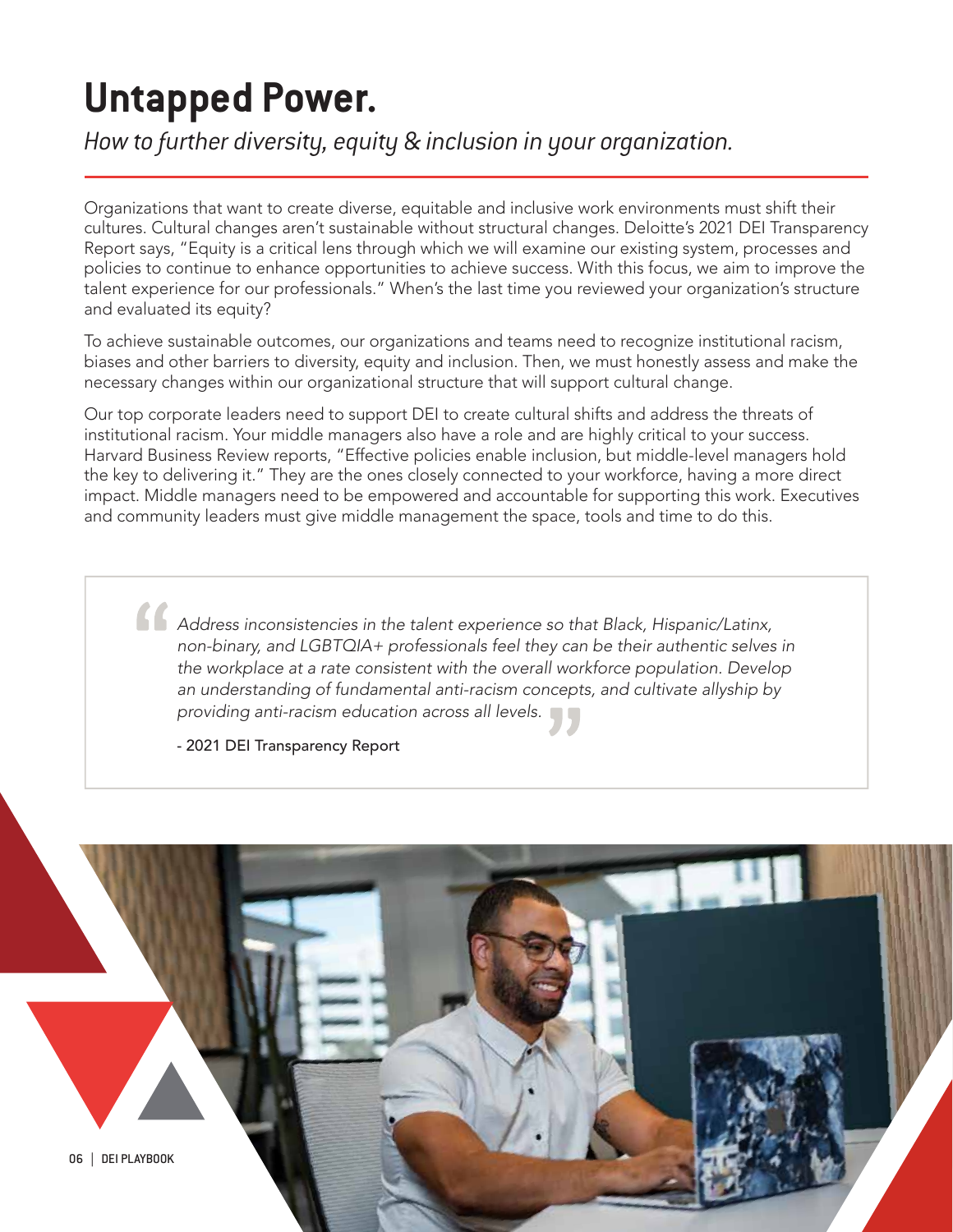# **The Playbook.**

*Seven steps to elevating & empowering diverse talent.*

### STEP 1: Create & Communicate a Vision

You cannot manage what you cannot measure. Set a specific timeline with distinct goals and metrics. Start where you are today and pave a path to where you want to be tomorrow. Allow room for this vision to expand and evolve. Review this vision with your top leadership and mid-management teams two to four times a year to ensure you're carrying out your commitments and priorities. Get support from a DEI or organizational change consultant to guide your DEI strategy, if needed.

# STEP 2: Focus on Inclusivity Always, in All Ways

Constructing an inclusive workplace culture starts with evaluating your current culture. Embed inclusion in your vision. Get all levels of your organization on board. Learn about your team and their experiences by creating regular feedback opportunities, such as holding townhalls or starting Employee Resource Groups (ERGs). Inclusivity adds to the strength and value of your team.

#### Here are a few ways to systematically embed inclusion within your organization:

- Review your organizational handbook. Utilize gender neutral language throughout your manual. Audit existing policies to ensure fairness for all identities.
- Conduct ongoing pay equity audits and adjust your benefits packages as needed. Align the paid holiday schedule to reflect your commitment to a diverse workforce, including cultural holidays that may not be federally recognized. Provide remote or paid leave options to accommodate employees with children and/or caretaking responsibilities.
- Stay attuned to disability access and accommodations in the physical workplace (more than what is required by ADA). Create a practice of regularly and consistently acknowledging the indigenous land the workplace occupies.

# STEP 3: Rethink Resources & Support

Employees thrive when they are supported. Create an environment for them to grow and succeed. Think of mentorship and sponsorship opportunities—provide continuous education for your teams, such as board culture training. Make safe spaces where diverse talent can connect and share their unfiltered experiences. Seek a paid DEI consultant to help discover blind spots and strategize ways to improve. Learn more ways to collaborate with the Greater Omaha Chamber and CODE toward the end of this playbook.



*Tip: Get a better picture of your employee population by aggregating your engagement data by*  employee segments to better understand the relationship between the employee and the organization.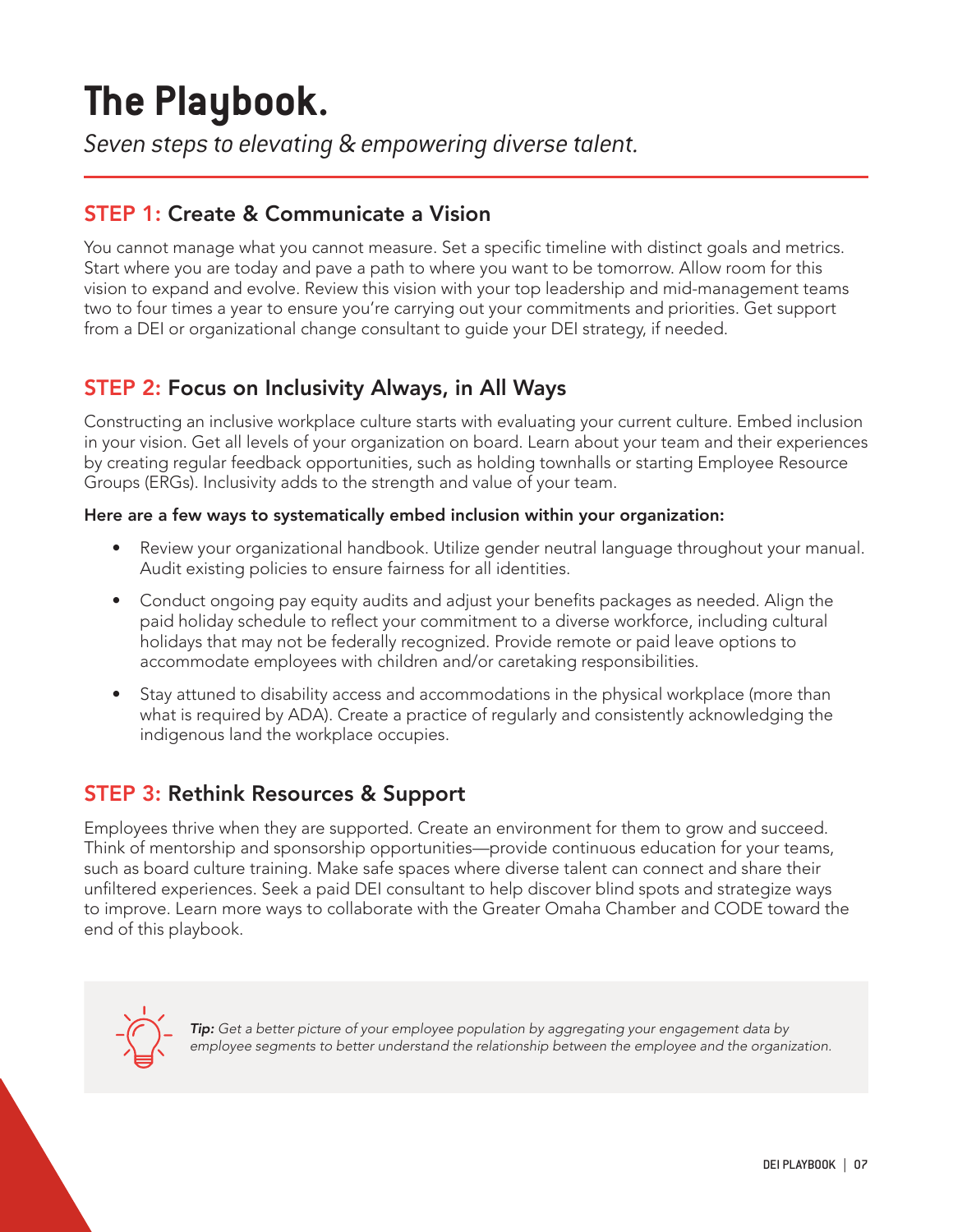# STEP 4: Expand Your Talent Strategy

Focus on inclusivity with your recruitment, retention and succession planning. Provide inclusive hiring and/or unconscious bias training for hiring managers prior to engaging in the hiring process. Be sure to include diverse perspectives in decision making, including among your hiring committee. Ask the committee to present a diverse slate of finalists in regards to gender and race/ethnicity.

You can also include DEI competency questions in your interview process. Find candidates who can speak to specific behaviors and competencies that support an inclusive workplace. Widen your pool by expanding where you post your jobs and asking employees to make referrals. Connect with different cultural groups, including those listed on page 16.

Don't forget about your internal talent. Engage in succession planning and leadership development with a DEI lens. Provide accessible opportunities to cross-train and upskill with a targeted focus on underrepresented talent. Create continued DEI education moments for all levels of employees including, individual contributors, managers, division leaders, executives and board members.



*Tip: Review pay equity within your organization. Consider completing a salary analysis to review your organization's data and see how it relates to the Greater Omaha area*

### STEP 5: Make Opportunities

Challenge the notion that Omaha must look beyond Nebraska's borders to boost its young talent pool. Look to North and South Omaha as areas with untapped potential. Use this as a chance to reverse the brain drain in our state—help keep young talent here.

Look at your board. See who's missing from the conversation and identify who should have a seat at the table. If there are limited positions, make space on your board. Expand your search beyond the C-suite and formalize board succession plans to reflect current needs and priorities. Evaluate barriers and think creatively to bring in new professionals of color. Be intentional.

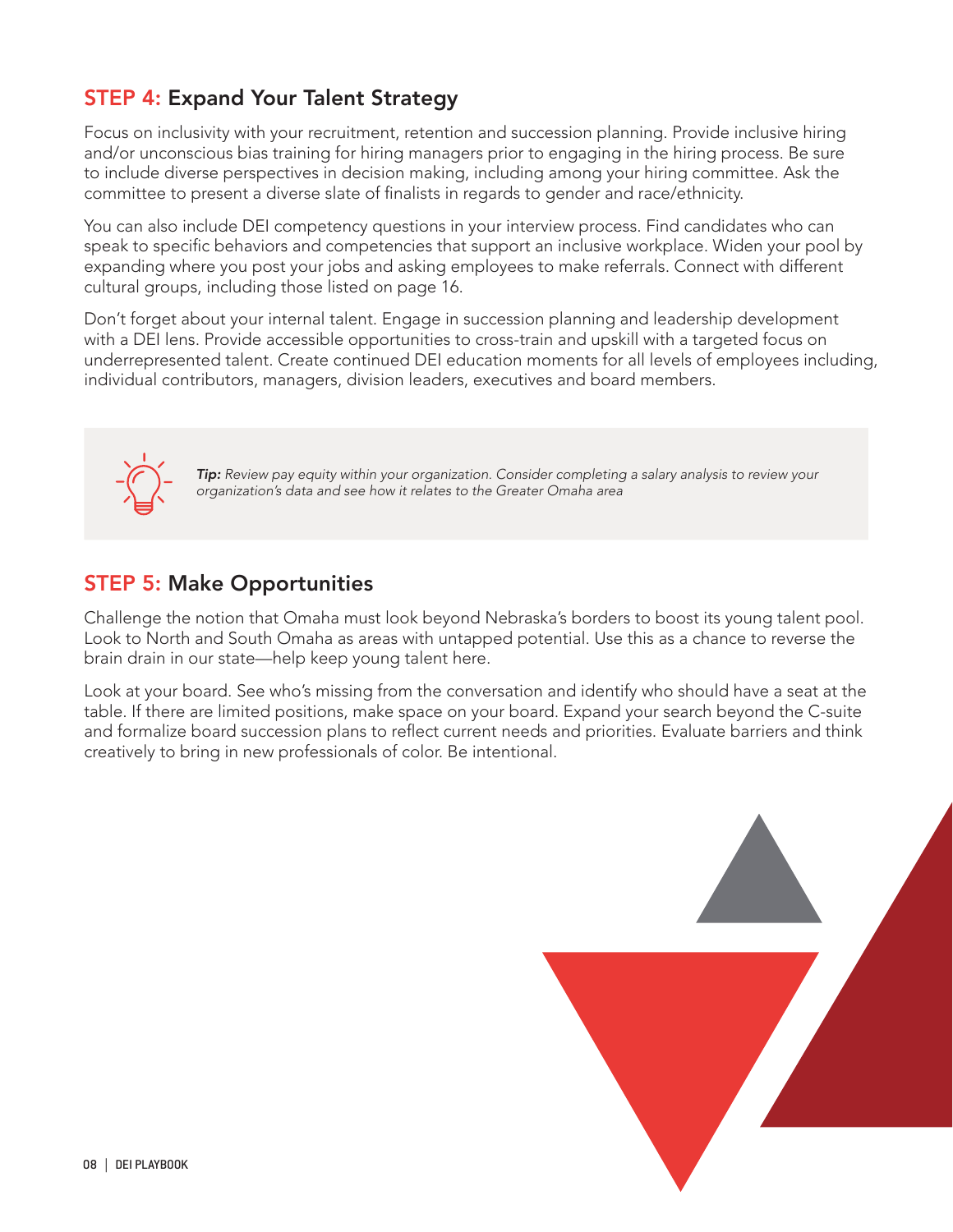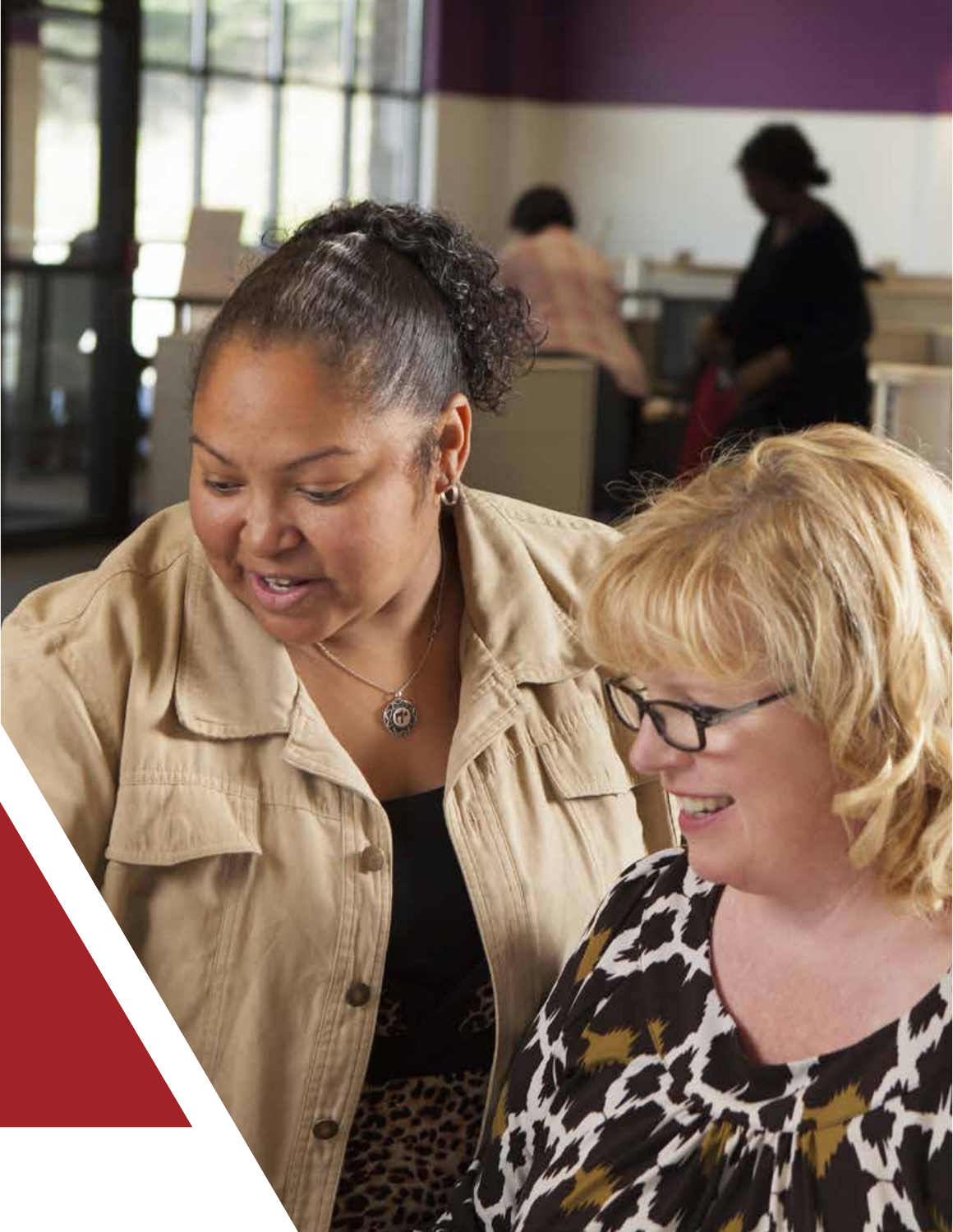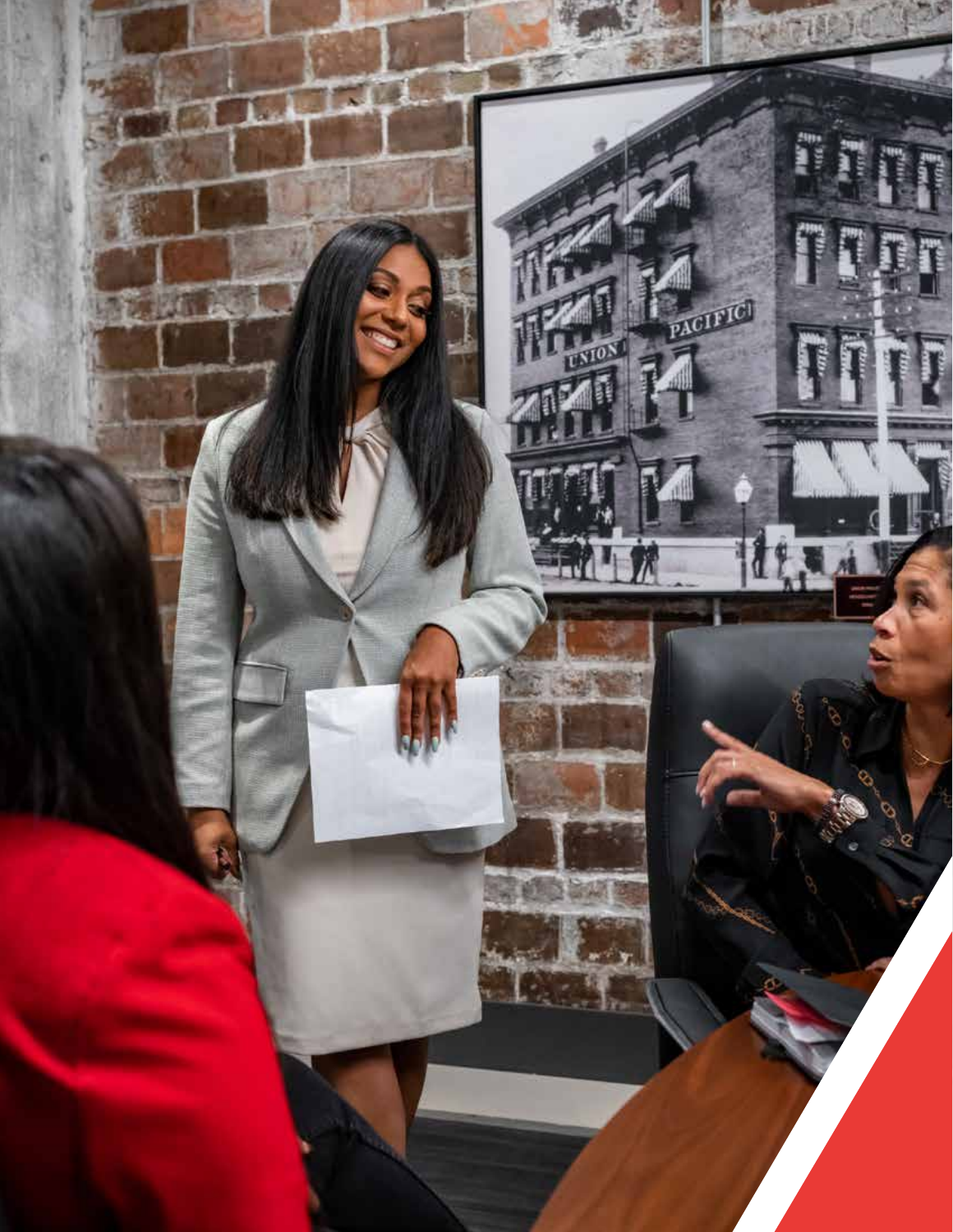### STEP 6: Boost Employee Engagement

Foster community. Create a culture for professionals of color to be engaged at work. Engagement requires building an environment where employees can show up as their whole selves and feel valued. Coqual's "The Power of Belonging: What is it and Why it Matters in Today's Workplace" report says, "Belonging at work means you feel seen for your unique contributions, connected to your coworkers and supported in your daily work and career development, and proud of your organization's value and purpose." Gallup reports high levels of employee engagement led to better business outcomes such as lesser turnover and absenteeism and greater productivity and profitability.



*Tip: Conduct round tables across your organization to get a pulse on the various segments of your employee population. Learn how they are feeling and what is on their minds.*

#### STEP 7: Re-imagine Workspaces

The COVID-19 pandemic demonstrated the need for us to rethink workplace norms and pivot how we work. Remote work is here to stay. We need to be creative and flexible when crafting our teams to include working from home. Researchers agree. A 2021 Harvard Business Review article states, leaders need to "think about how they can leverage recent remote-work experiences to intentionally plan for a remote/hybrid workforce in the future. Leaders must think strategically about their remote work policies and practices going forward."

*Major companies in Omaha have been competing for talent for years. Many of*  the larger companies had a primary 'in-office model prior to COVID-19. With most *companies now supporting a hybrid model where employees can work remotely, Omaha is not just competing locally for talent but are now up against national and global companies. Add to that, Nebraska currently has the lowest unemployment*  rate in the country. We are in a 'war on talent' with employees in the driver's seat. If *we want to retain and recruit young Black and Brown professionals, we will need*  to offer them more than competitive salaries. We'll need to offer them a reason to *want to stay more than a year or two.*

#### Joni Wheeler

Talent & Enterprise Solutions Executive Vice President, BlueCross BlueShield Nebraska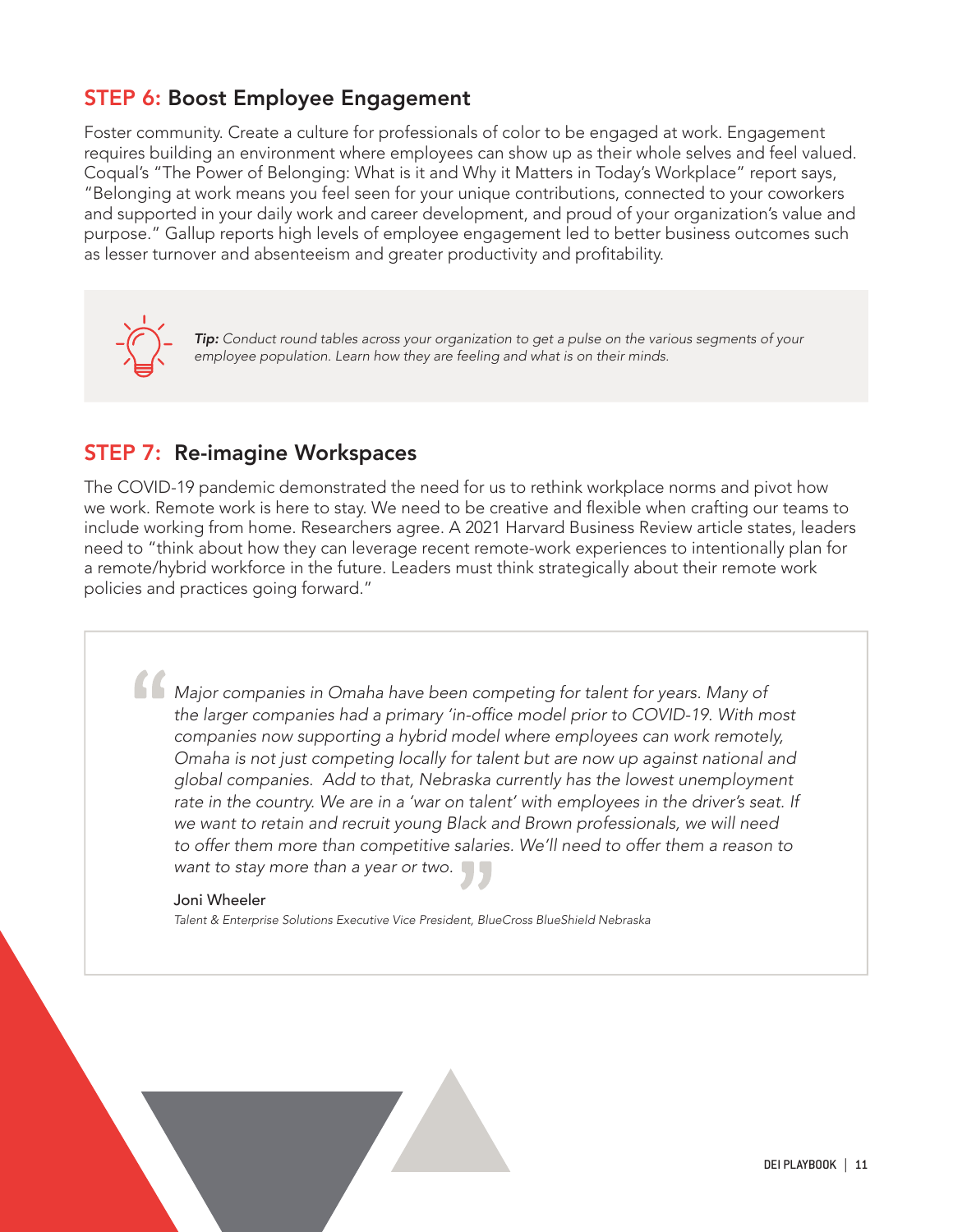# **For a Better Organization**

*Rev up. Don't decelerate.*

Structural change does not happen overnight, in silos or by chance. Transformative change takes strategy, execution and endurance. If we do not embrace the best practices for creating diverse, inclusive and equitable workplaces, there is a lot at stake.

# **Threats to organizational growth and operations:**

#### Loss in competitiveness

Omaha has increased competition for talent with other major U.S. cities. Organizations failing to incorporate DEI into their business practices will become less competitive, especially when attracting younger workers.

- Nearly 50 percent of millennial's reported that the diversity and inclusiveness of a workplace is an important factor in their job search, according to a study by the Institute for Public Relations.
- According to a Glassdoor survey, 76 percent of job seekers stated that a diverse workplace is important when looking at job offers.

### The COVID-19 pandemic, which increased demands for remote work, intensifies this battle for talent.

- According to Pew Research Center, 20 percent of Americans worked at home before the COVID-19 outbreak and more than half want to continue after the pandemic.
- Several young professionals now desire flexible work environments. Nearly 50 percent of 18-to-29-year-olds said they prefer hybrid work schedules—working from home 2-3 days a week and the rest in the office in a recent McKinsey & Company survey.

### Innovative solutions and better conflict resolutions come from diverse teams, which derive from an inclusive workplace.

• In a 2019 McKinsey & Company Diversity and Inclusion report, companies with more ethnic diversity on executive teams were 36 percent more likely to have above-average profitability.

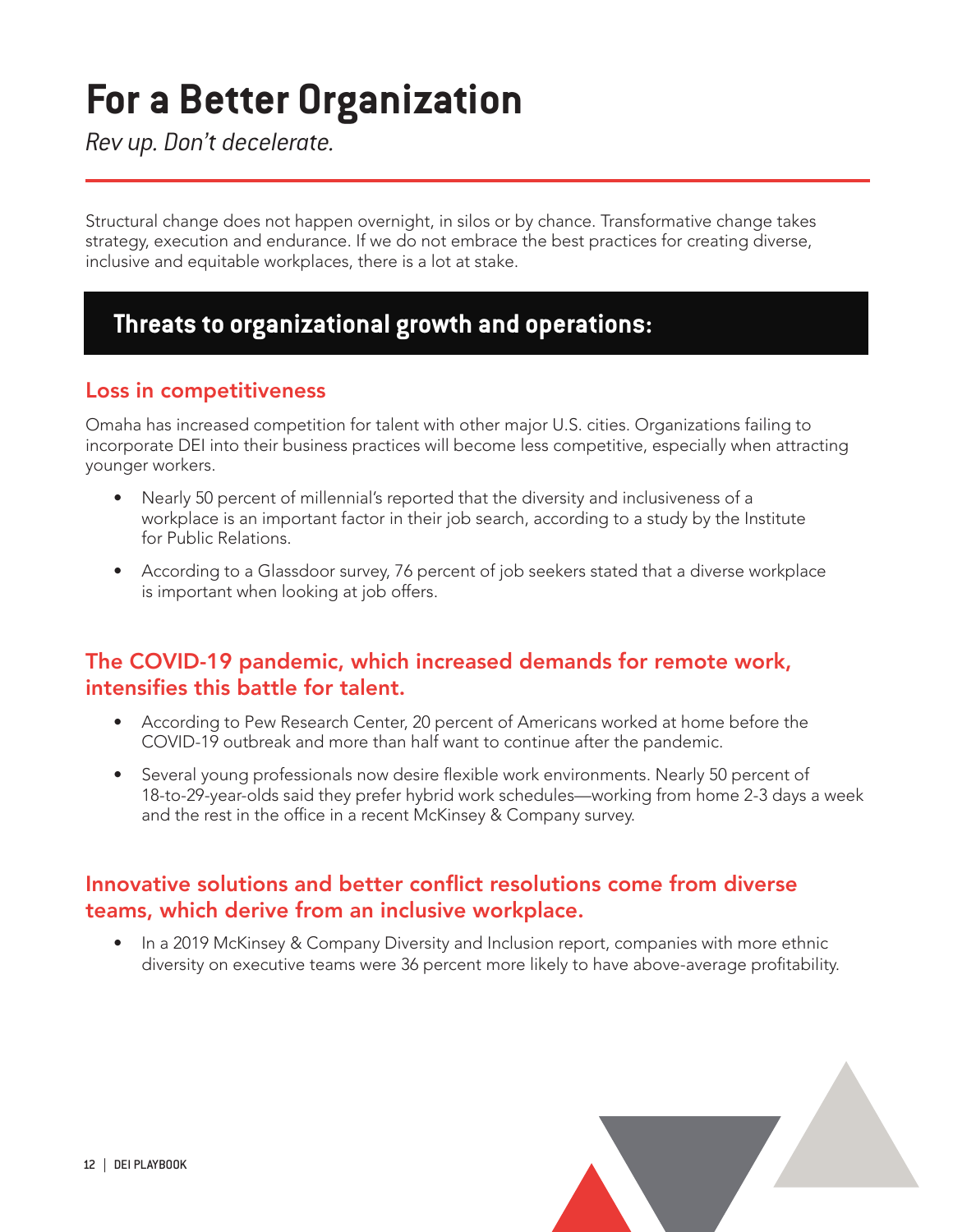### Increased Operational Costs

Employee turnover comes at a high price. Work Institute's 2020 Retention Report says turnover can cost about 30 percent of an employee's annual salary. Retaining our colleagues is a greater cost-benefit.

- "The reality is that regardless of the size of your business, employee turnover is a major concern. Whether it's because of cutbacks or employee dissatisfaction, if it becomes a frequent occurrence, it can have serious implications for your business," according to a Forbes article titled "The Cost of Turnover Can Kill Your Business and Make Things Less Fun."
- 80 percent of employees reported inclusion is important when choosing an employer. About 40 percent said they would leave their current job for a more inclusive one in a 2017 Deloitte diversity study.

# Decreased Employee Well-being and Engagement

Well-being and engagement go hand in hand with belonging. Decreased well-being creates lesser engagement which affects other metrics like productivity and profitability.

- "[Belonging] is the feeling of being part of something and mattering to others. We create it through inclusion, which consists of intentional acts. Employees don't need to be popular or liked by everyone, but they do need to have a sense of belonging somewhere and with someone. Employee engagement is not just a measure of work pride and productivity; it's also a valuable indicator of inclusion or exclusion," according to Dr. Britt Andreatta in the "Beyond Diversity: The Science of Inclusion and Belonging" article.
- Harvard Business School researchers say high belonging was linked to more than a 50 percent increase in job performance and decreased the turnover risk by half.
- A 2021 Accenture study reports, "Leaders can unlock up to five times more human potential by bettering people's everyday experiences" by including their employees and making them feel like they belong.

*I was at my last job six years, where I was senior staff with a hospital IT department. Though I sought more responsibilities and opportunities to advance, I was denied and even explicitly barred from cross-training.* 

*It's cliché, but once my son was born, everything changed. My wife and I are very concerned with the environment he's coming into, and we want to spare him at least some of the negative racial experiences we grew up with.*

With a growing son and an increasingly toxic workplace, it became more and more *apparent leaving was the best option for my family.*

Eddie L. *IT Service Desk Coordinator*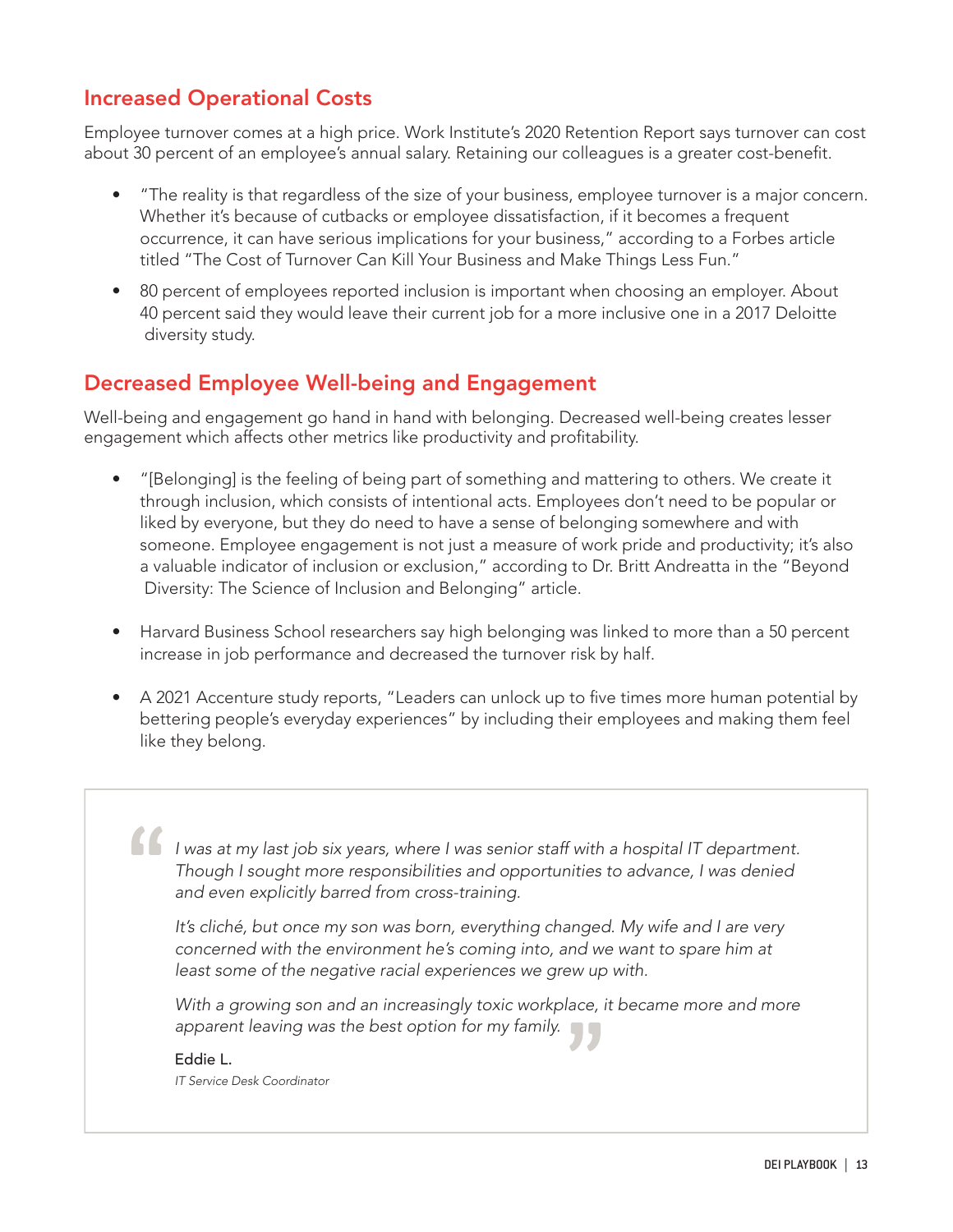# **Reflect to Move Forward**

*Questions to help guide your journey*

How is your company supporting community-wide efforts, so that Omaha is a great place to work and live for all? *(See page 05)* 

Is each team within your organization reflective of the available talent in Omaha? Are there certain teams, departments or positions where specific groups are over- or underrepresented? *(See page 05)*

Does your company culture reflect the values of diversity, equity and inclusion? What would it look like for your organization to excel in these areas? *(See page 06)*

How are supervisors trained and held accountable for building inclusive teams? *(See page 06)* 

How are senior leaders and board members supporting the development of strategic goals related to diversity, equity and inclusion? *(See page 07)*

What opportunities have you created for diverse talent to engage, upskill and earn promotions? *(See page 08)*

How do you inspire spaces where employees feel safe to give feedback on their workplace experience? *(See page 11)*

What is your organization doing to mitigate threats to an inclusive workspace? *(See page 12-13)*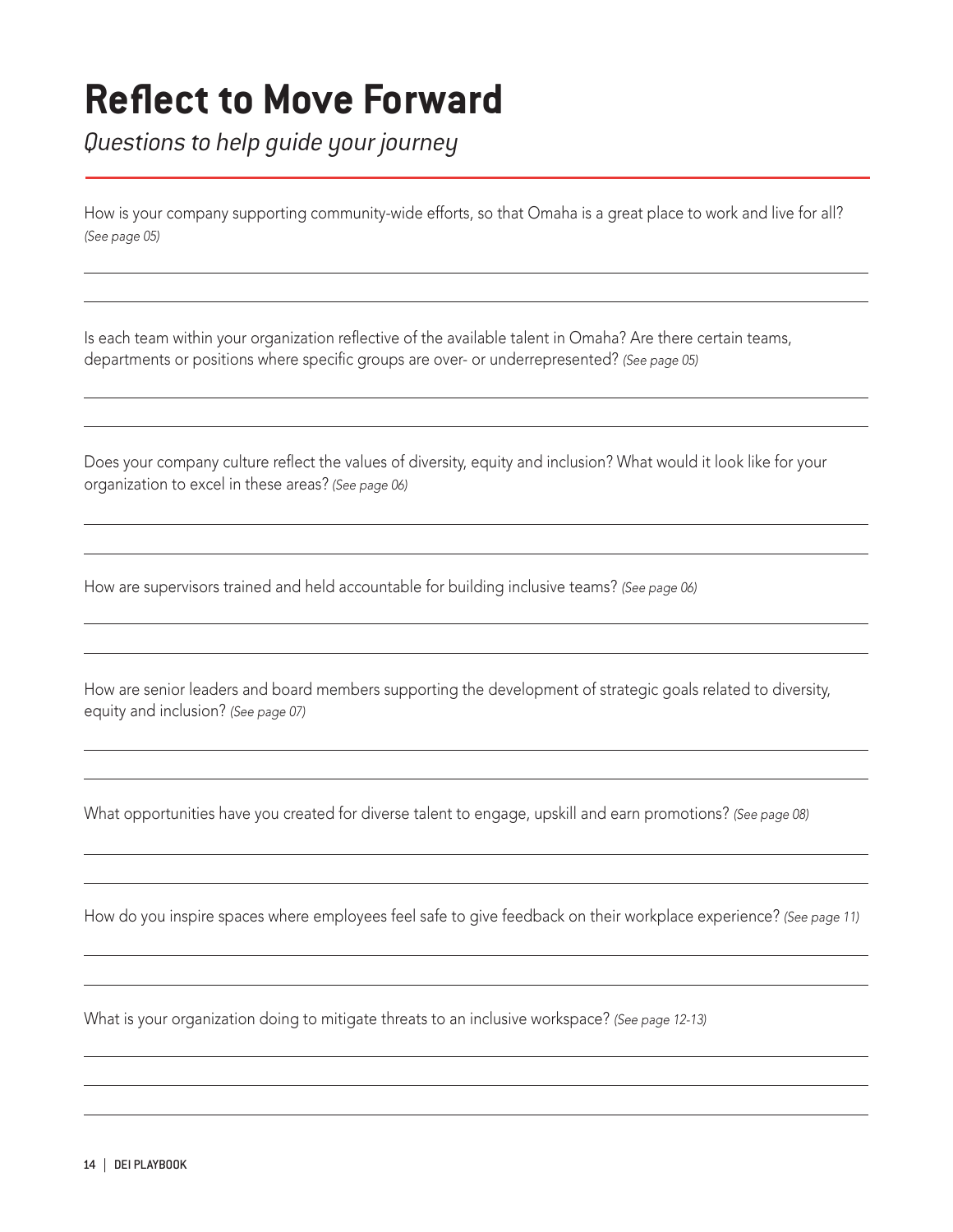

# **Amplifying Diversity, Equity & Inclusion in Omaha: Summary**

Empowering and elevating Greater Omaha's workforce starts with us. We have the chance to continue shaping its future, and we need to consider our attraction and retention of diverse talent seriously. We are losing talented professionals of color. We will miss out on being the city of the future if our corporate and community leaders do not work diligently to improve diversity, equity and inclusion in our workplaces.

The Greater Omaha Chamber and the CODE Employer Coalition are here to assist you in this journey toward inclusive excellence. Leaders can help solve the war for talent by fostering inclusive cultures and building environments where diverse professionals can thrive. Organizations can do this by creating a vision, focusing on inclusivity, rethinking resources and support, making opportunities and boosting employee engagement.

Implementing these strategies will add to your organization's culture by dismantling systems and structures that hinder diversity, equity and inclusion and make fertile ground for diverse talent attraction and retention in Greater Omaha.

These changes will help grow our city and organizations—achieving the outcomes we all seek.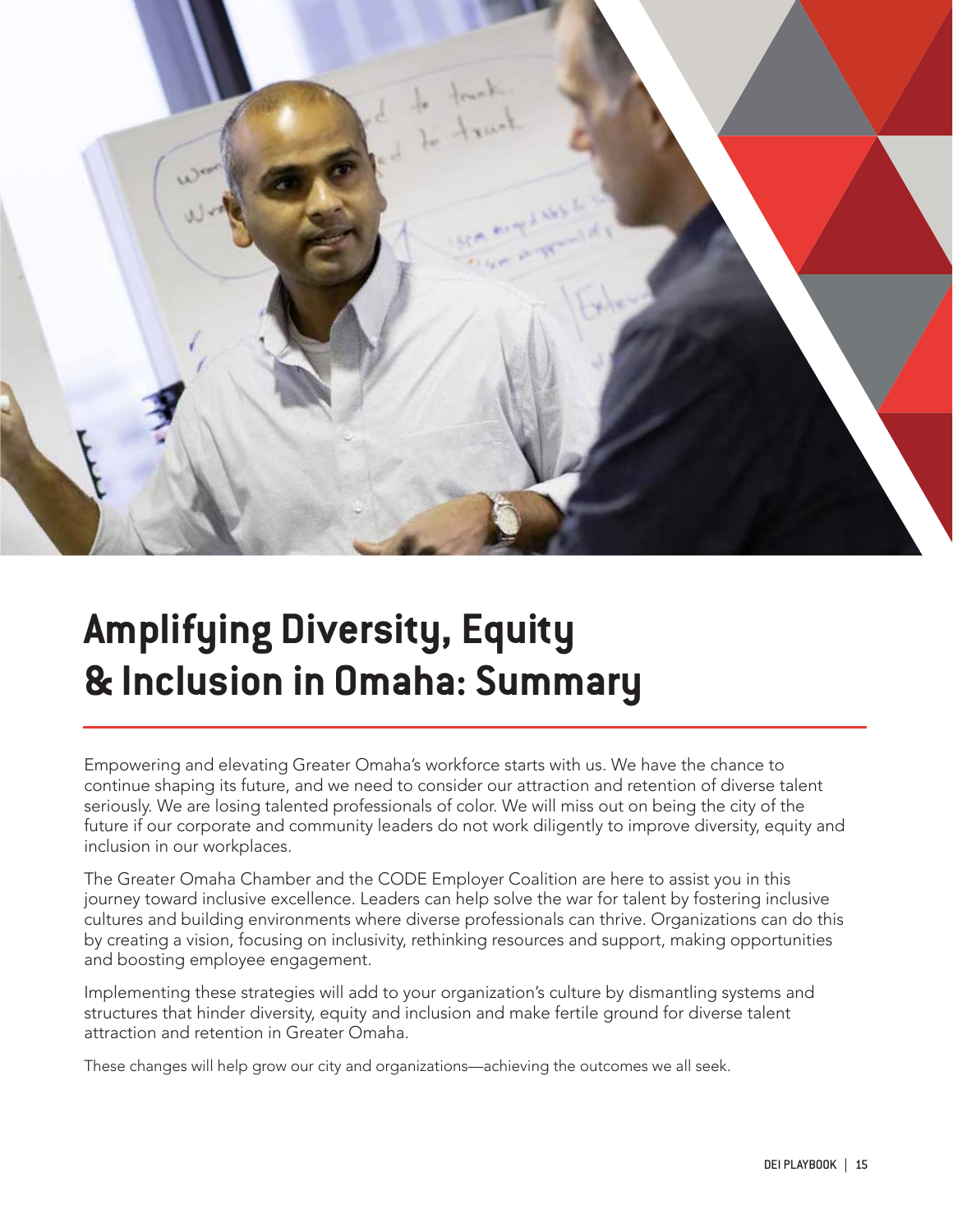

# **Support When You Need It.**

### Collaborate with the Greater Omaha Chamber:

- Participate in workplace DEI training, by attending the CODE Education Series.
- Increase your knowledge by attending our events
- Join our Employer Coalition by signing the pledge

# Employer Coalition members can:

- Engage with others doing this work in our members-only LinkedIn Group
- Take the annual CODE assessment to evaluate their DEI practices and organizational culture

#### Link with existing networks:

- Assistology
- Connect Black Omaha
- Empowerment Network
- Hispanic Chamber of Commerce
- Latino Center of the Midlands
- Metro Young Latino Professionals Association
- Midlands African Chamber
- Nebraska Historically Black Colleges and Universities (HBCU) + Greek Collaborative
- Outlook Nebraska Inc.
- OutNebraska
- Urban League of Nebraska Young Professionals
- Young Nonprofit Professionals Network of Greater Omaha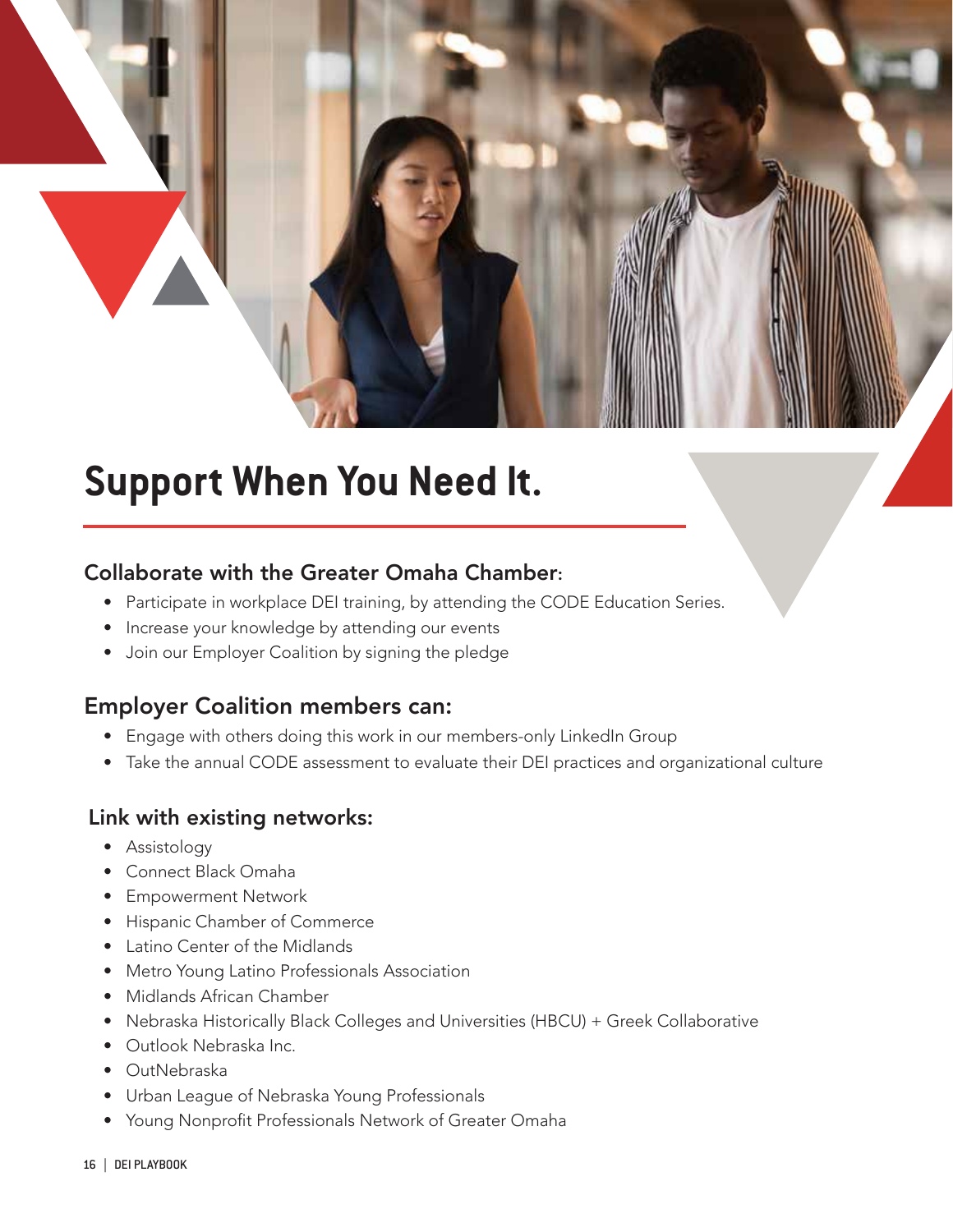# **Special Thanks**

### Sponsor:



### Committee Leadership:

A.M. Bobby Brumfield – Leonum Advisor Joni Wheeler – Blue Cross Blue Shield

#### Committee Members:

Patreice Burkhalter – Blue Cross Blue Shield Noah McClain – Mutual of Omaha Aaron Evans – Union Pacific Sherrye Hutcherson – Bellevue University Dorothy Johnson – Tigris Talent Firm Dr. Sacha Kopp – UNO Terry Lee – Pacific Life Kathy Peissig – Werner Enterprises, Inc. Jay Warren-Teamer – Blue Cross Blue Shield Ada Wilson – Nebraska Medicine

# Copy Writer:

Marlenia Thornton

### CODE Team:

Bianca Harley Susie Owens Dell Nared



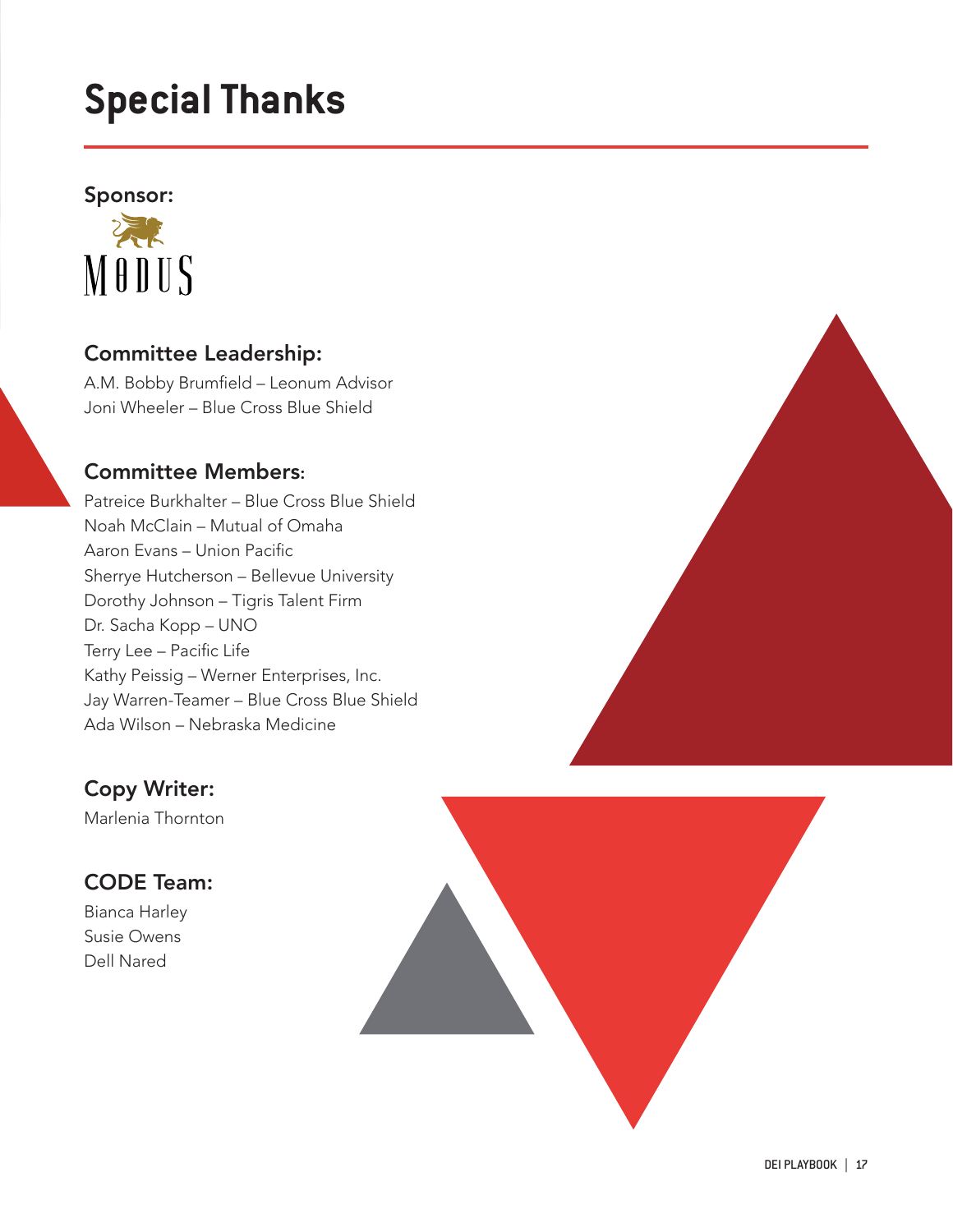# **Our Glossary**

Language is evolutionary. It changes, grows and adapts. While cultures might agree on meanings of words, context influences language interpretation; and interpretation is impacted by lived experience.

This glossary is neither exhaustive nor static. It is fluid. It is changing. It is offered as a starting point for understanding.

There are 1,000s of relevant words in the context of diversity, equity and inclusion. All of these words are important. The words included below are a respectful nod to increasing thoughtful conversation around topics discussed during the 2021 Conference on Opportunity, Diversity and Equity.

**Accessibility** - "The extent to which a space is readily approachable and usable by people with disabilities. A space can be described as a physical or literal space, such as a facility, website, conference room, office, or bathroom, or a figurative space, such as a conversation or activity."

*Source: CSSP (2019). "Key Equity Terms and Concepts: A Glossary for Shared Understanding." Washington, DC: Center for the Study of Social Policy.*

**Ally** - "A person who is not a member of a marginalized or disadvantaged group but who expresses or gives support to that group."

*Source: Harvard Human Resources.*

**BIPOC** - "BIPOC stands for Black, Indigenous and People of Color. Pronounced 'bye-pock,' this is a term specific to the United States, intended to center the experiences of Black and Indigenous groups and demonstrate solidarity between communities of color." *Source: YWCA.*

**Discrimination** - "The unequal allocation of goods, resources and services, and the limitation of access to full participation in society based on individual membership in a particular social group; reinforced by law, policy and cultural norms that allow for differential treatment on the basis of identity."

*Source: National Conference for Community and Justice, Resources, Social Justice Definitions.*

**Diversity** - "The wide range of national, ethnic, racial and other backgrounds of U.S. residents and immigrants as social groupings, co-existing in American culture. The term is often used to include aspects of race, ethnicity, gender, sexual orientation, class and much more."

*Source: Institute for Democratic Renewal and Project Change Anti-Racism Initiative. A Community Builder's Tool Kit.*

**Equity** - "The effort to provide different levels of support based on an individual's or group's needs in order to achieve fairness in outcomes. Working to achieve equity acknowledges unequal starting places and the need to correct the imbalance."

*Source: CSSP (2019). "Key Equity Terms and Concepts: A Glossary for Shared Understanding." Washington, DC: Center for the Study of Social Policy.*

**Gender Identity** - "One's innermost concept of self as male, female, a blend of both or neither – how individuals perceive themselves and what they call themselves. One's gender identity can be the same or different from their sex assigned at birth."

*Source: Human Rights Campaign.*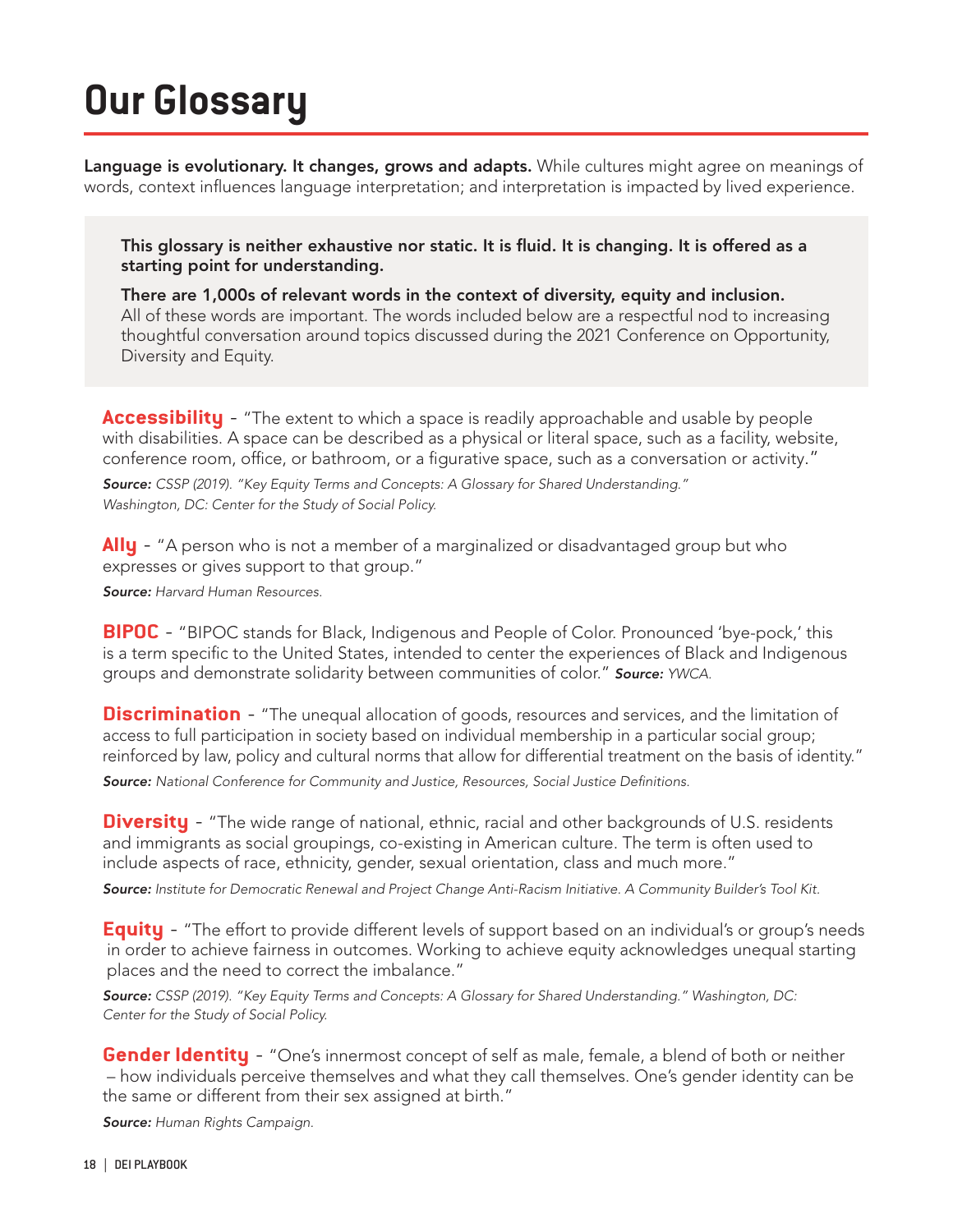**Implicit bias/unconscious bias** - "Attitudes that unconsciously affect our decisions and actions. People often think of bias as intentional, i.e. someone wanted to say something racist. However, brain science has shown that people are often unaware of their bias, and the concept of implicit bias helps describe a lot of contemporary racist acts that may not be overt or intentional. Implicit bias is just as harmful, so it is important to talk about race explicitly and to take steps to address it. Institutions are composed of individuals whose biases are replicated, and then produce systemic inequities. It is possible to interrupt implicit bias by adding steps to decision-making processes that thoughtfully consider and address racial impacts."

*Source: Race Forward. (2015). "Race Reporting Guide." New York: The Center for Racial Justice Innovation.*

**Inclusion** - "Being included within a group or structure. More than simply diversity and quantitative representation, inclusion involves authentic and empowered participation, with a true sense of belonging and full access to opportunities"

*Source: Race Forward. (2015). "Race Reporting Guide." New York: The Center for Racial Justice Innovation*.

**Oppression** - "The systemic and pervasive nature of social inequality woven throughout social institutions as well as embedded within individual consciousness. Oppression signifies a hierarchical relationship in which dominant or privileged groups benefit, often in unconscious ways, from the disempowerment of subordinated or targeted groups."

*Source: Adams, Maureen, Lee Anne Bell, and Pat Griffin, Eds. "Teaching for Diversity and Social Justice."*

**Prejudice** - "A pre-judgment or unjustifiable, and usually negative, attitude of one type of individual or groups toward another group and its members. Such negative attitudes are typically based on unsupported generalizations (or stereotypes) that deny the right of individual members of certain groups to be recognized and treated as individuals with individual characteristics."

*Source: Institute for Democratic Renewal and Project Change Anti-Racism Initiative. "A Community Builder's Tool Kit," Appendix I (2000).*

**Race** - "A dynamic set of historically derived and institutionalized ideas and practices that (1) sorts people into ethnic groups according to perceived physical and behavioral human characteristics; (2) associates differential value, power and privilege with these characteristics and establishes a social status ranking among the different groups; and (3) emerges (a) when groups are perceived to pose a threat (political, economic or cultural) to each other's world view or way of life; and/or (b) to justify the denigration and exploitation (past, current or future) of, and prejudice toward, other groups."

*Source: Markus, H. R. (2008). "Pride, Prejudice, and Ambivalence: Toward a Unified Theory of Race and Ethnicity." American Psychologist, 63(8), pp. 651-70.*

**Sexual Orientation** - "Refers to an individual's enduring physical, romantic and/or emotional attraction to another person."

*Source: American Psychological Association. (2011). "Answers to Your Questions About Transgender People, Gender Identity, and Gender Expression.*

**Structural Racism** - "Refers to the system of social structures that produces cumulative, durable, race-based inequality. It is also a method of analysis that is used to examine how historical legacies, individuals, structures and institutions work interactively to distribute material and symbolic advantages and disadvantages along racial lines."

*Source: World Trust Organization*